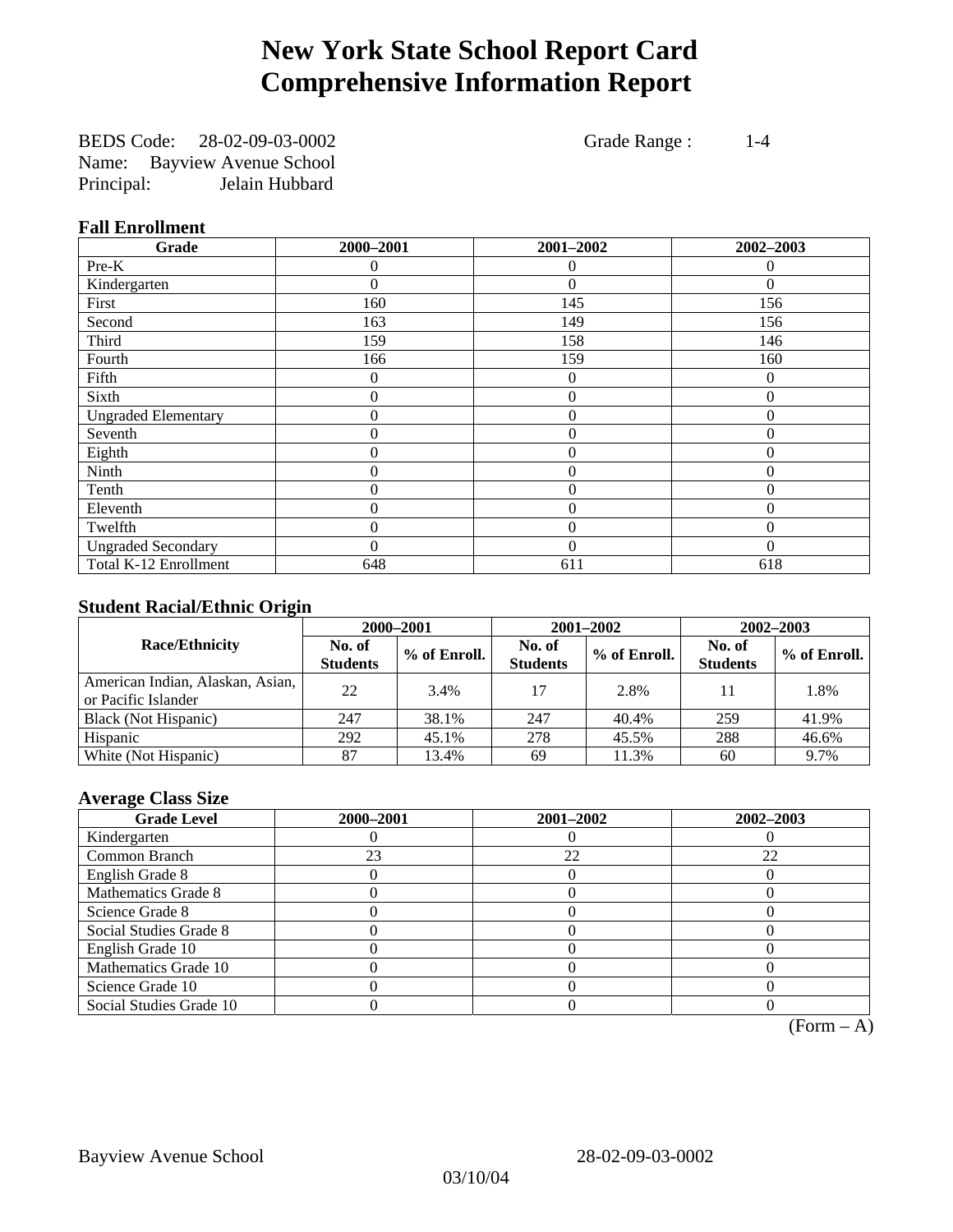#### **District Need to Resource Capacity Category**

| <b>N/RC Category</b> | <b>Description</b>                                                   |
|----------------------|----------------------------------------------------------------------|
|                      | This is an urban or suburban school district with high student needs |
|                      | in relation to district resource capacity.                           |

#### **Similar School Group and Description**

| <b>Similar School Group</b> | <b>Description</b>                                                    |
|-----------------------------|-----------------------------------------------------------------------|
|                             | All schools in this group are elementary level schools in urban or    |
|                             | suburban school districts with high student needs in relation to      |
|                             | district resources. The schools in this group are in the middle range |
|                             | of student needs for elementary level schools in these districts.     |

All schools within the same N/RC category are divided into three similar school groups defined by the percentage of students in the school who are eligible for the free-lunch program and/or who are limited English proficient (also known as English language learners).

#### **Student Demographics Used To Determine Similar Schools Group**

|                                   | 2000-2001 |         | $2001 - 2002$ |         | $2002 - 2003$ |         |
|-----------------------------------|-----------|---------|---------------|---------|---------------|---------|
|                                   | Count     | Percent | Count         | Percent | Count         | Percent |
| <b>Limited English Proficient</b> | 165       | 25.5%   | 139           | 22.8%   | 158           | 25.6%   |
| Eligible for Free Lunch           | l 58      | 24.4%   | 273           | 44.7%   | 228           | 36.9%   |

#### **Attendance and Suspension**

|                               | 1999–2000       |         | 2000-2001       |         | $2001 - 2002$   |         |
|-------------------------------|-----------------|---------|-----------------|---------|-----------------|---------|
|                               | No. of          | $%$ of  | No. of          | $%$ of  | No. of          | $%$ of  |
|                               | <b>Students</b> | Enroll. | <b>Students</b> | Enroll. | <b>Students</b> | Enroll. |
| <b>Annual Attendance Rate</b> |                 | 95.5%   |                 | 95.7%   |                 | 95.3%   |
| <b>Student Suspensions</b>    |                 | .8%     |                 | .2%     |                 | 1.0%    |

#### **Student Socioeconomic and Stability Indicators (Percent of Enrollment)**

|                          | 2000–2001 | $2001 - 2002$ | 2002-2003 |
|--------------------------|-----------|---------------|-----------|
| <b>Reduced Lunch</b>     | 5.1%      | 9.0%          | 10.2%     |
| <b>Public Assistance</b> | 41-50%    | 41-50%        | 51-60%    |
| <b>Student Stability</b> | 99%       | 98%           | 98%       |

#### **Staff Counts**

| Staff                                   | 2002-2003 |
|-----------------------------------------|-----------|
| <b>Total Teachers</b>                   | 45        |
| <b>Total Other Professional Staff</b>   |           |
| <b>Total Paraprofessionals</b>          | NΑ        |
| Teaching Out of Certification*          |           |
| <b>Teachers with Temporary Licenses</b> |           |

\*Teaching out of certification more than on an incidental basis. Teachers with temporary licenses are also counted as teaching out of certification.

 $(Form - B)$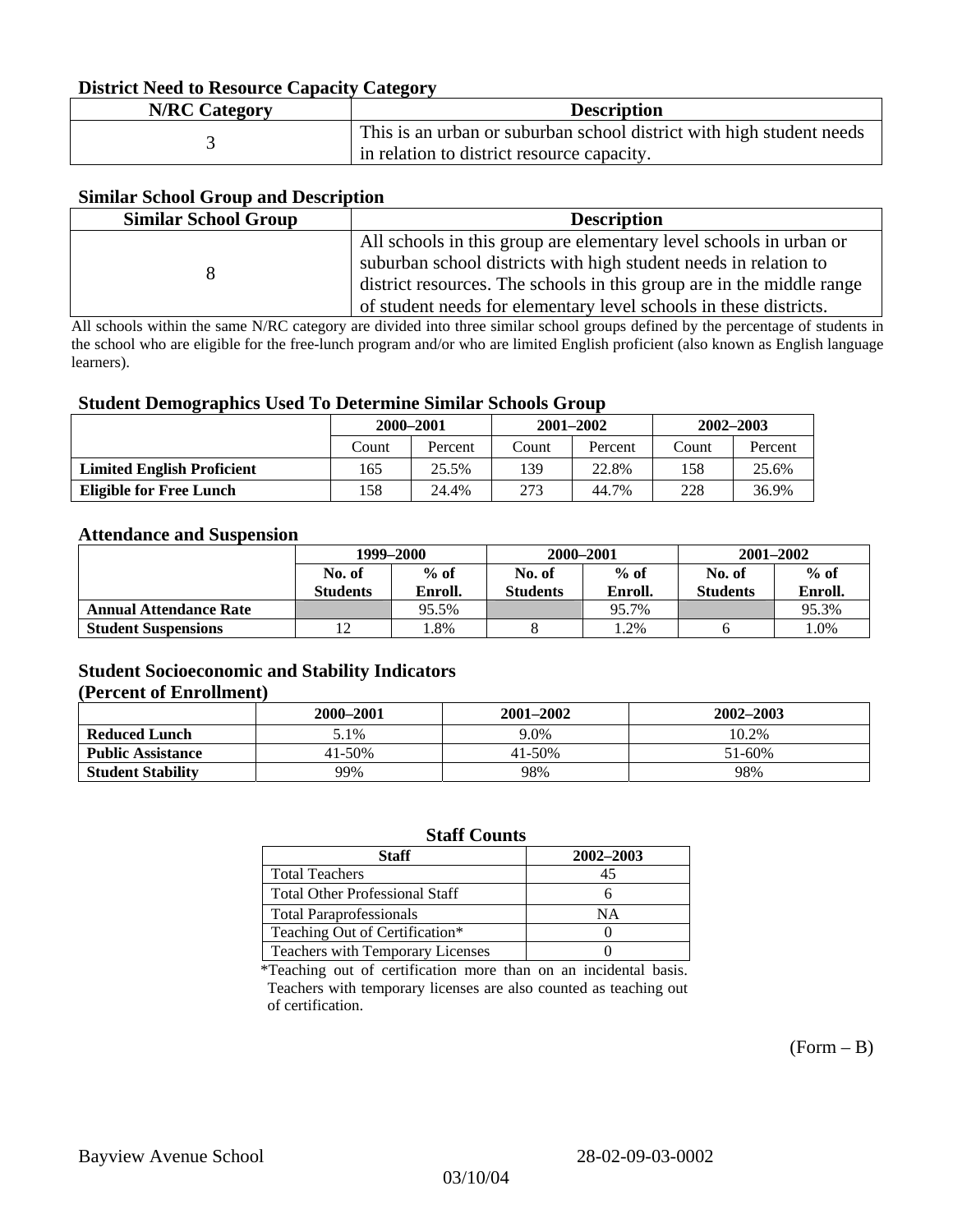# **Career Development and Occupational Studies (CDOS)**

# **Percentage of Students Documenting Self- and Career-Awareness Information and Career Exploration Activities, K–3**

| <b>Grades</b> | 2000-01 | $2001 - 02$ | $2002 - 03$ |
|---------------|---------|-------------|-------------|
| K–1           |         | $0\%$       | $0\%$       |
|               |         | $0\%$       | $0\%$       |

# **Students Developing a Career Plan, 4–12**

| <b>Grades</b> |                                      | $2000 - 01$ | $2001 - 02$ | $2002 - 03$ |
|---------------|--------------------------------------|-------------|-------------|-------------|
|               | Number of General-Education Students |             | 0           | $\Omega$    |
| $4 - 5$       | Number of Students with Disabilities |             | 0           | $\Omega$    |
|               | Number of All Students               |             | 0           | $\Omega$    |
|               | Percent of Enrollment                |             | 0%          | $0\%$       |
|               | Number of General-Education Students |             | 0           | 0           |
| $6 - 8$       | Number of Students with Disabilities |             | $\Omega$    | $\Omega$    |
|               | Number of All Students               |             | $\theta$    | $\Omega$    |
|               | Percent of Enrollment                |             | $0\%$       | $0\%$       |
|               | Number of General-Education Students |             | 0           | $\Omega$    |
| $9 - 12$      | Number of Students with Disabilities |             | 0           | $\Omega$    |
|               | Number of All Students               |             | $\Omega$    | $\Omega$    |
|               | Percent of Enrollment                |             | $0\%$       | 0%          |

# **Second Language Proficiency Examinations**

## **General-Education Students**

| <b>Test</b> | 2000-2001         |           |            | 2001-2002 | 2002-2003         |           |
|-------------|-------------------|-----------|------------|-----------|-------------------|-----------|
|             | <b>No. Tested</b> | % Passing | No. Tested | % Passing | <b>No. Tested</b> | % Passing |
| French      |                   | 0%        |            | 0%        |                   | 0%        |
| German      |                   | 0%        |            | 0%        |                   | 0%        |
| Italian     |                   | 0%        |            | 0%        |                   | 0%        |
| Latin       |                   | 0%        |            | 0%        |                   | 0%        |
| Spanish     |                   | 0%        |            | 0%        |                   | 0%        |

### **Students with Disabilities**

| <b>Test</b> | 2000-2001         |           | 2001-2002  |           | 2002-2003         |           |
|-------------|-------------------|-----------|------------|-----------|-------------------|-----------|
|             | <b>No. Tested</b> | % Passing | No. Tested | % Passing | <b>No. Tested</b> | % Passing |
| French      |                   | 0%        |            | 0%        |                   | 0%        |
| German      |                   | 0%        |            | $0\%$     |                   | 0%        |
| Italian     |                   | 0%        |            | 0%        |                   | 0%        |
| Latin       |                   | 0%        |            | 0%        |                   | 0%        |
| Spanish     |                   | 0%        |            | 0%        |                   | 0%        |

(Form-D)